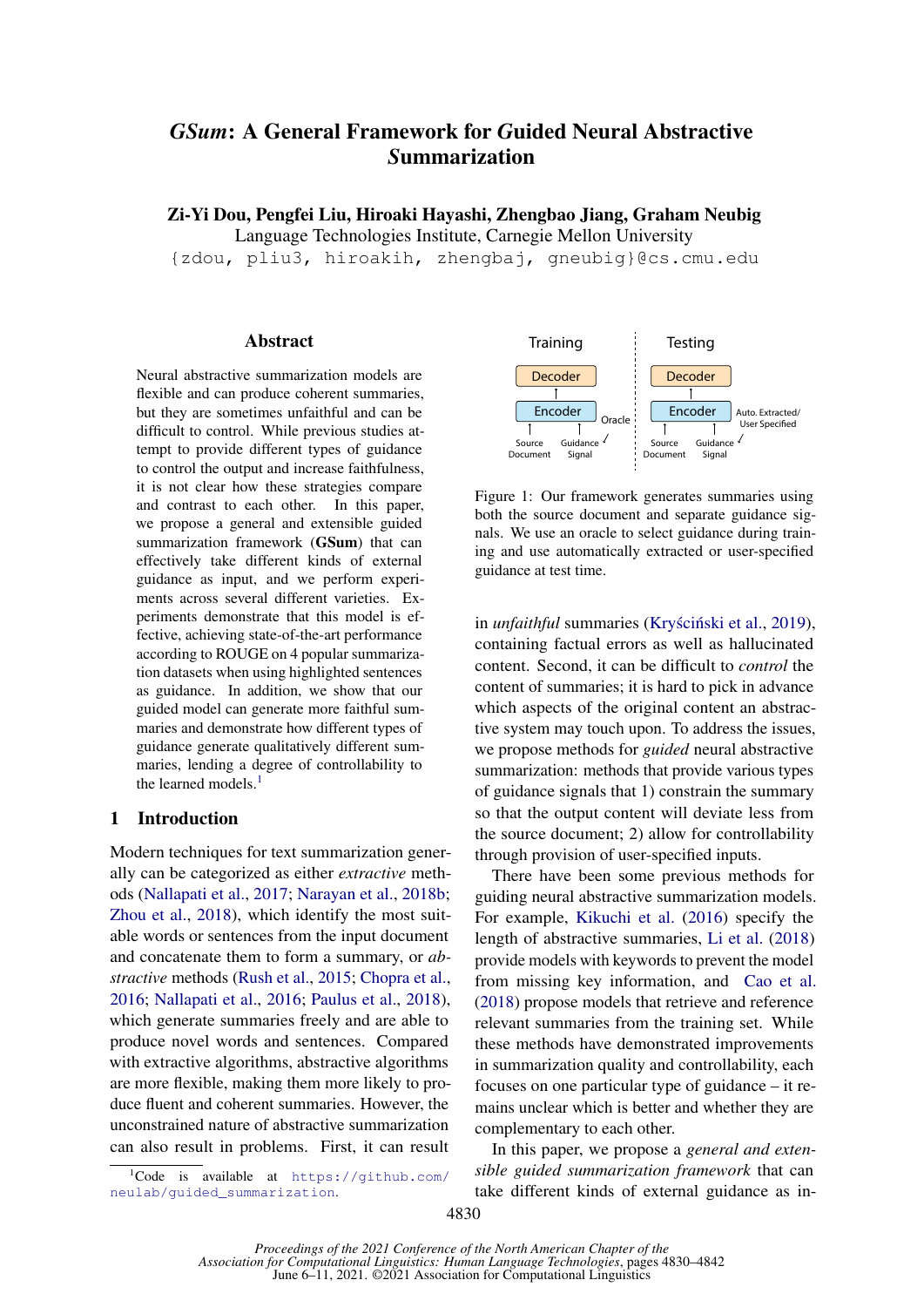<span id="page-1-0"></span>

|                       | <b>Guidance Form</b>                        |                          |                                   |                                |  |  |  |
|-----------------------|---------------------------------------------|--------------------------|-----------------------------------|--------------------------------|--|--|--|
| Work                  | Tokens                                      | <b>Triples</b>           | <b>Sentences</b>                  | <b>Summaries</b>               |  |  |  |
| Kikuchi et al. (2016) | $\checkmark$ (length tokens)                |                          |                                   |                                |  |  |  |
| Cao et al. (2018)     |                                             |                          |                                   | $\checkmark$ (retrieved sums.) |  |  |  |
| Li et al. $(2018)$    | $\checkmark$ (keywords)                     |                          |                                   |                                |  |  |  |
| Liu et al. $(2018a)$  |                                             |                          | $\checkmark$ (highlighted sents.) |                                |  |  |  |
| Liu et al. $(2018b)$  | $\checkmark$ (length tokens)                |                          |                                   |                                |  |  |  |
| Fan et al. (2018)     | $\checkmark$ (length, entity, style tokens) |                          |                                   |                                |  |  |  |
| Zhu et al. $(2020)$   |                                             | $\checkmark$ (relations) |                                   |                                |  |  |  |
| Jin et al. (2020)     |                                             | $\checkmark$ (relations) | х                                 |                                |  |  |  |
| Saito et al. (2020)   | $\checkmark$ (keywords)                     |                          | $\checkmark$ (highlighted sents.) | х                              |  |  |  |
| Ours                  | $\checkmark$ (keywords)                     | $\checkmark$ (relations) | $\checkmark$ (highlighted sents.) | $\checkmark$ (retrieved sums.) |  |  |  |

Table 1: A comparison of different guided neural abstractive summarization models. Previous works have tried to provide guidance in different forms, including tokens, triples, sentences and summaries. Our proposed framework can incorporate them together and we have experimented with all four forms.

put. Like most recent summarization models, our model is based on neural encoder-decoders, instantiated with contextualized pretrained language models, including BERT [\(Devlin et al.,](#page-8-5) [2019\)](#page-8-5) and BART [\(Lewis et al.,](#page-9-12) [2020\)](#page-9-12). With this as a strong starting point, we make modifications allowing the model to attend to *both* the source documents and the guidance signals when generating outputs. As shown in Figure [1,](#page-0-1) we can provide automatically extracted or user-specified guidance to the model during test time to constrain the model output. At training time, to encourage the model to pay close attention to the guidance, we propose to use an *oracle* to select informative guidance signals – a simple modification that nonetheless proved essential in effective learning of our guided summarization models. Using this framework, we investigate four types of guidance signals: (1) highlighted sentences in the source document, (2) keywords, (3) salient relational triples in the form of (subject, relation, object), and (4) retrieved summaries.

We evaluate our methods on 6 popular summarization benchmarks. Our best model, using highlighted sentences as guidance, can achieve stateof-the-art performance on 4 out of the 6 datasets, including 1.28/0.79/1.13 ROUGE-1/2/L improvements over previous state-of-the-art model on the widely-used CNN/DM dataset. In addition, we perform in-depth analyses of different guidance signals and demonstrate that they are complementary to each other in that there is potential to aggregate their outputs together and obtain further improvements. An analysis of the results also reveals that our guided models can generate more faithful summaries and more novel words. Finally, we demonstrate that we can control the output by

providing user-specified guidance signals, with different provided signals resulting in qualitatively different summaries.

# 2 Background and Related Work

Neural abstractive summarization typically takes a source document x consisting of multiple sentences  $x_1, \dots, x_{|\mathbf{x}|}$ , runs them through an encoder to generate representations, and passes them to a decoder that outputs the summary y one target word at a time. Model parameters  $\theta$  are trained to maximize the conditional likelihood of the outputs in a parallel training corpus  $\langle \mathcal{X}, \mathcal{Y} \rangle$ :

$$
\arg\max_{\theta} \sum_{\langle {\mathbf x}^i, {\mathbf y}^i \rangle \in \langle {\mathcal X}, {\mathcal Y} \rangle} \log p({\mathbf y}^i \,|\, {\mathbf x}^i; \theta).
$$

Several techniques have been proposed to improve the model architecture. For example, models of copying [\(Gu et al.,](#page-8-6) [2016;](#page-8-6) [See et al.,](#page-9-13) [2017;](#page-9-13) [Gehrmann et al.,](#page-8-7) [2018\)](#page-8-7) allow words to be copied directly from the input to the output, and models of coverage discourage the model from generating repetitive words [\(See et al.,](#page-9-13) [2017\)](#page-9-13).

Guidance can be defined as some variety of signal g that is fed into the model in addition to the source document x:

$$
\arg\max_{\theta} \sum_{\langle \mathbf{x}^i, \mathbf{y}^i, \mathbf{g}^i \rangle \in \langle \mathcal{X}, \mathcal{Y}, \mathcal{G} \rangle} \log p(\mathbf{y}^i | \mathbf{x}^i, \mathbf{g}^i; \theta).
$$

Within this overall framework, the types of information that go into g and the method for incorporating this information into the model may vary. While there are early attempts at non-neural guided models [\(Owczarzak and Dang,](#page-9-14) [2010;](#page-9-14) [Genest and La](#page-8-8)[palme,](#page-8-8) [2012\)](#page-8-8), here we focus on neural approaches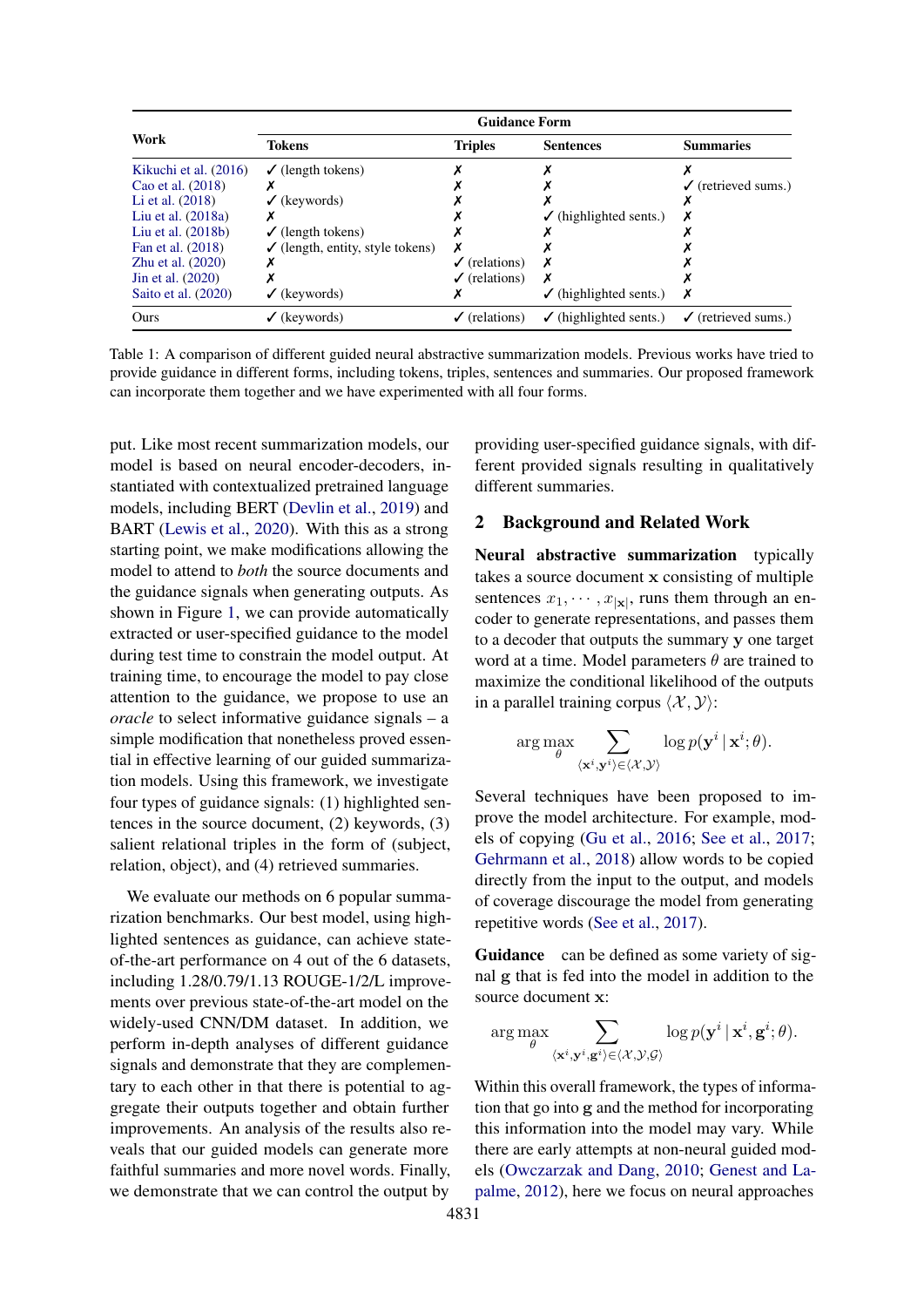<span id="page-2-0"></span>

Figure 2: General framework of our model. The two encoders encode the source document and guidance signal, which are attended to by the decoder.

and summarize recent work in Table [1.](#page-1-0) For example, [Li et al.](#page-9-7) [\(2018\)](#page-9-7) first generate a set of *keywords*, which are then incorporated into the generation process by an attention mechanism. [Cao et al.](#page-8-2) [\(2018\)](#page-8-2) propose to search the training corpus and *retrieve* datapoint  $\langle x^j, y^j \rangle$  whose input document  $x^j$  is most relevant to the current input x, and treat  $y^j$  as a candidate template to guide the summarization process. Besides, [Jin et al.](#page-8-4) [\(2020\)](#page-8-4) and [Zhu](#page-9-10) [et al.](#page-9-10) [\(2020\)](#page-9-10) extract *relational triples* in the form of (subject, relation, object) from source documents and represent them by graph neural networks. The decoders then attend to the extracted relations to generate faithful summaries. A concurrent work by [Saito et al.](#page-9-11) [\(2020\)](#page-9-11) propose to extract *keywords* or *highlighted sentences* using saliency models and feed them to summarization models.

There are also works on controlling the summary length [\(Kikuchi et al.,](#page-8-1) [2016;](#page-8-1) [Liu et al.,](#page-9-9) [2018b\)](#page-9-9) and styles [\(Fan et al.,](#page-8-3) [2018\)](#page-8-3) by explicitly feeding the desired features to the model. In addition, [Liu et al.](#page-9-8) [\(2018a\)](#page-9-8) and [Chen and Bansal](#page-8-9) [\(2018\)](#page-8-9) follow a twostage paradigm, in which a subset of the source document  $\{x_{i_1}, \dots, x_{i_n}\}$  will first be selected by a pretrained extractor as *highlighted sentences* and then be fed into the model encoder in the second stage with the rest of the text discarded.

#### 3 Methods

Figure [2](#page-2-0) illustrates the general framework of our proposed method. We feed both the source documents and various types of guidance signals to the model. Specifically, we experiment with guidance signals including highlighted sentences, keywords, relations, and retrieved summaries, although the framework is general and could be expanded to other varieties of guidance as well.

## 3.1 Model Architecture

We adopt the Transformer model [\(Vaswani et al.,](#page-9-15) [2017\)](#page-9-15) as our backbone architecture, instantiated with BERT or BART, which can be separated into the encoder and decoder components.

# 3.1.1 Encoder

Our model has two encoders, encoding the input source document and guidance signals respectively.

Similar to the Transformer model, each of our encoders is composed of  $N_{enc} + 1$  layers, with each encoding layer containing both a self-attention block and a feed-forward block:

> $\mathbf{x} = LN(\mathbf{x} + SELFATTN(\mathbf{x})),$  $\mathbf{x} = LN(\mathbf{x} + FEDFORMARD(\mathbf{x})),$

where LN denotes layer normalization. Note the source document and guidance signal do not interact with each other during encoding.

We share the parameters of the bottom  $N_{enc}$  layers and the word embedding layers between the two encoders, because 1) this can reduce the computation and memory requirements; 2) we conjecture that the differences between source documents and guidance signals should be high-level, which are captured at top layers of the encoders.

#### 3.1.2 Decoder

Different from the standard Transformer, our decoder has to attend to both the source document and guidance signal instead of just one input.

Concretely, our decoder is composed of  $N_{dec}$ identical layers, with each layer containing four blocks. After the self-attention block, the decoder will first attend to the guidance signals and generate the corresponding representations, and hence the guidance signal will inform the decoder which part of the source documents should be focused on. Then, the decoder will attend to the whole source document based on the guidance-aware representations. Finally, the output representation will be fed into the feed-forward block:

> $y = LN(y + SELFATTN(y)),$  $y = LN(y + CrossATTN(y, g)),$  $y = LN(y + CrossATTN(y, x)),$  $y = LN(y + FEEDFORWARD(y)).$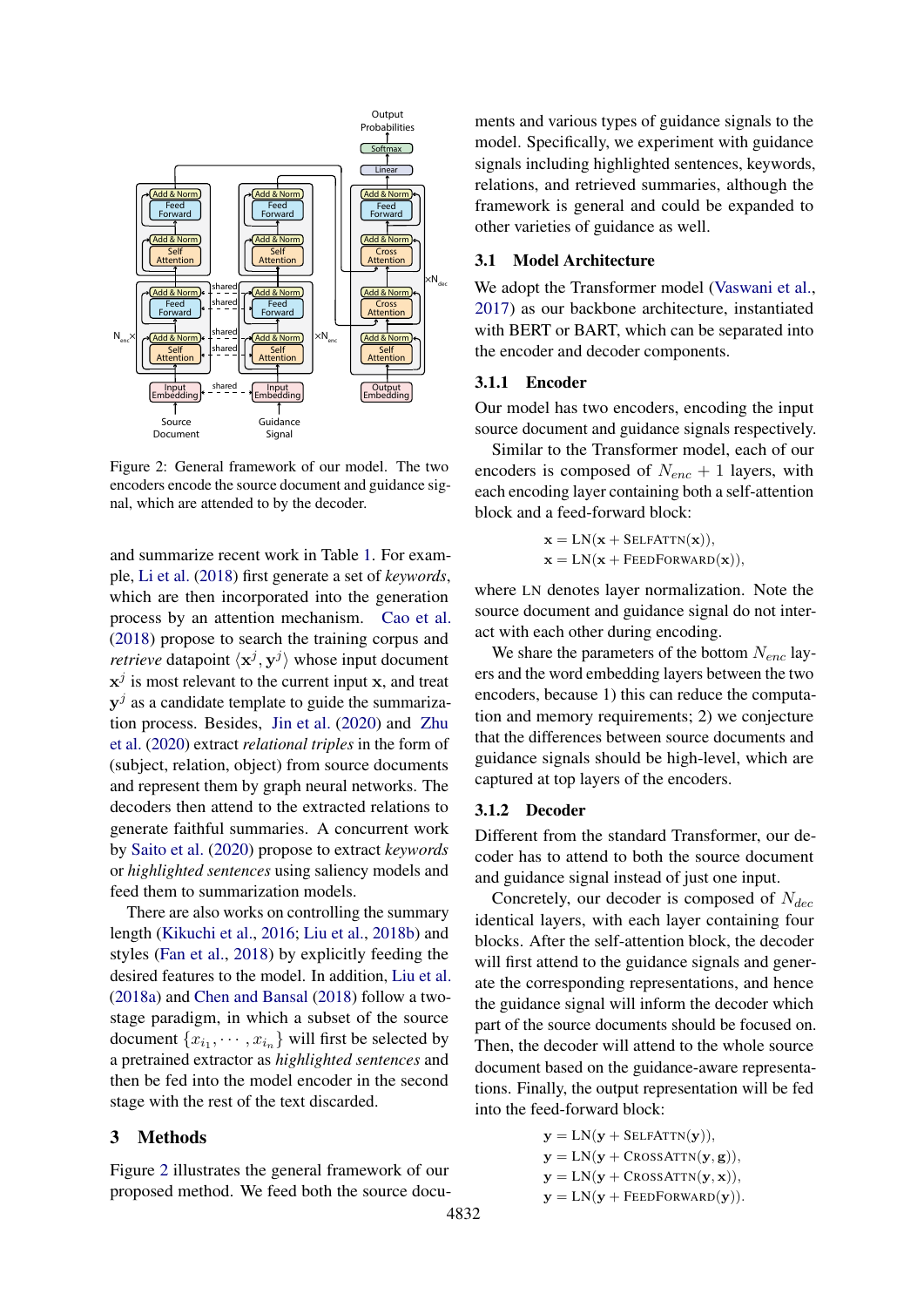Ideally, the second cross-attention block allows the model to fill in the details of the input guidance signal, such as finding the name of an entity by searching through co-reference chains.

## 3.2 Choices of Guidance Signals

Before delving into the specifics of the types of guidance signal we used, we first note an important detail in training our model. At test time, there are two ways we can define the guidance signal: 1) manual definition where an interested user defines the guidance signal g by hand, and 2) automatic prediction where an automated system is used to infer the guidance signal g from input x. We demonstrate results for both in experiments.

At training time, it is often prohibitively expensive to obtain manual guidance. Hence, we focus on two varieties of generating them: 1) automatic prediction using x as detailed above, and 2) oracle extraction where we use *both* x and y to deduce a value g that is most likely useful in generating y.

Theoretically, automatic prediction has the advantage of matching the training and testing conditions of a system that will also receive automatic predictions at test time. However, as we will show in experiments, the use of oracle guidance has a large advantage of generating guidance signals that are highly informative, thus encouraging the model to pay more attention to them at test time.

With this in mind, we describe the four varieties of guidance signal we experiment with, along with their automatic and oracle extraction methods.

Highlighted Sentences. The success of extractive approaches have demonstrated that we can extract a subset of sentences  $\{x_{i_1}, \cdots, x_{i_n}\}$  from the source document and concatenate them to form a summary. Inspired by this, we explicitly inform our model which subset of source sentences should be highlighted using extractive models.

We perform oracle extraction using a greedy search algorithm [\(Nallapati et al.,](#page-9-0) [2017;](#page-9-0) [Liu and](#page-9-16) [Lapata,](#page-9-16) [2019\)](#page-9-16) to find a set of sentences in the source document that have the highest ROUGE scores with the reference (detailed in Appendix) and treat these as our guidance g. At test time, we use pretrained extractive summarization models (BertExt [\(Liu and Lapata,](#page-9-16) [2019\)](#page-9-16) or Match-Sum [\(Zhong et al.,](#page-9-17) [2020\)](#page-9-17) in our experiments) to perform automatic prediction.

Keywords. If we select full sentences, they may contain unnecessary information that does not occur in an actual summary, which could distract the model from focusing on the desired aspects of the input. Therefore, we also try to feed our model with a set of individual keywords  $\{w_1, \ldots, w_n\}$ from the source document.

For oracle extraction, we first use the greedy search algorithm mentioned above to select a subset of input sentences, then use TextRank [\(Mihalcea](#page-9-18) [and Tarau,](#page-9-18) [2004\)](#page-9-18) to extract keywords from these sentences. We also filter the keywords that are not in the target summary. The remaining keywords are then fed to our models. For automatic prediction, we use another neural model (BertAbs [\(Liu and](#page-9-16) [Lapata,](#page-9-16) [2019\)](#page-9-16) in the experiments) to predict the keywords in the target summary.

Relations. Relations are typically represented in the form of relational triples, with each triple containing a subject, a relation, and an object. For example, *Barack Obama was born in Hawaii* will create a triple *(Barack Obama, was born in, Hawaii)*.

For oracle extraction, we first use Stanford OpenIE [\(Angeli et al.,](#page-8-10) [2015\)](#page-8-10) to extract relational triples from the source document. Similar to how we select highlighted sentences, we then greedily select a set of relations that have the highest ROUGE score with the reference, which are then flattened and treated as guidance. For automatic prediction, we use another neural model (similarly, BertAbs) to predict the relation triples on the target side.

Retrieved Summaries. Intuitively, gold summaries of similar documents with the input can provide a reference point to guide the summarization. Therefore, we also try to retrieve relevant summaries from the training data  $\langle X, Y \rangle$ .

For oracle extraction, we directly retrieve five datapoints  $\{\langle x_1, y_1 \rangle, \ldots, \langle x_5, y_5 \rangle\}$  from training data whose summaries  $y_i$  are most similar to the target summary y using Elastic Search.<sup>[2](#page-3-0)</sup> For automatic prediction at test time, we retrieve five datapoints whose source documents  $x_i$  are most similar to each input source document x instead.

#### 4 Experiments

#### 4.1 Datasets

We experiment on 6 datasets (statistics in Table [2\)](#page-4-0):

Reddit [\(Kim et al.,](#page-8-11) [2019\)](#page-8-11) is a highly abstractive dataset and we use its *TIFU-long* version.

```
2https://github.com/elastic/
elasticsearch
```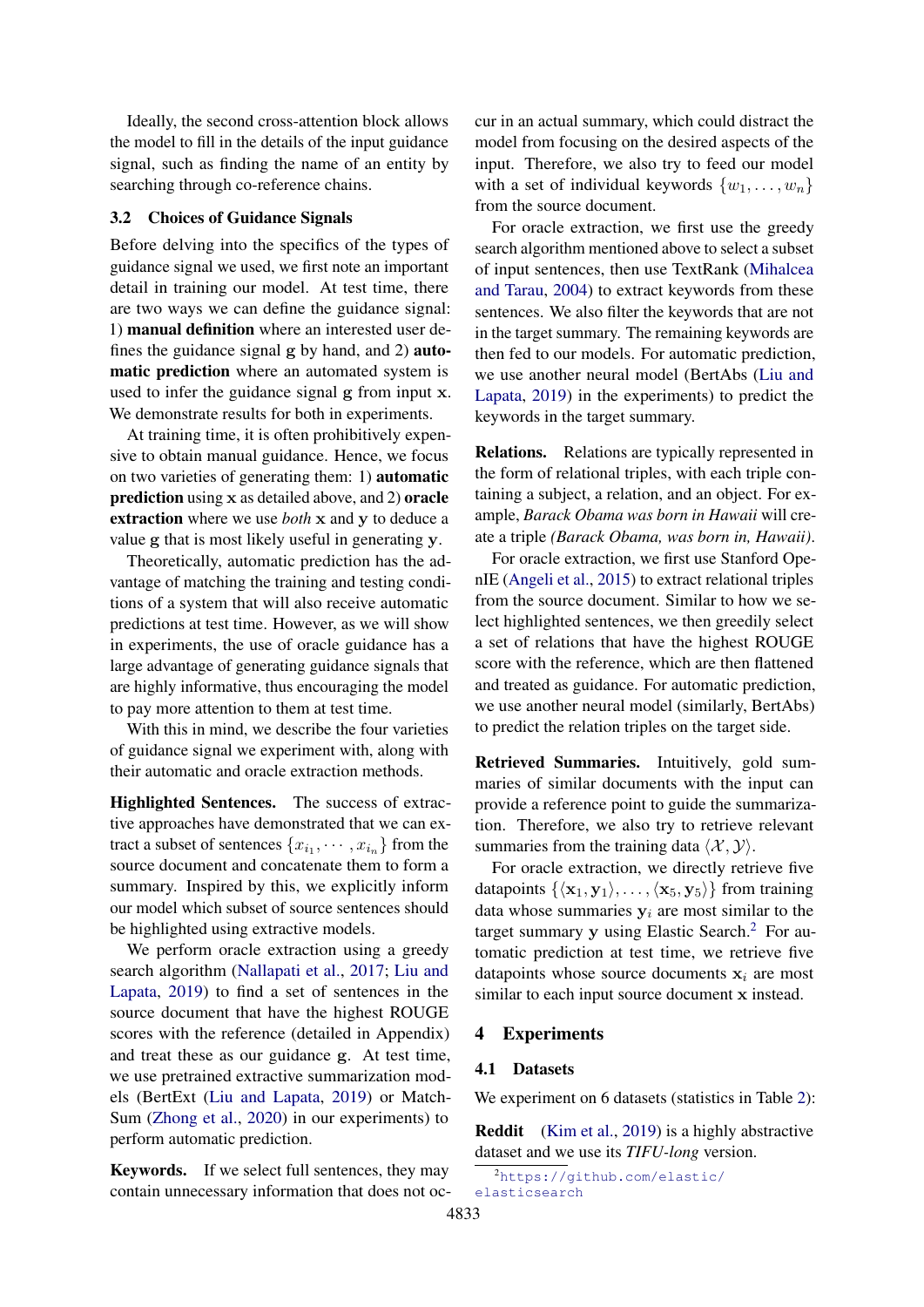<span id="page-4-0"></span>

| <b>Dataset</b> | Source           | #Pairs  |        |        |        | #Tokens |      |  |
|----------------|------------------|---------|--------|--------|--------|---------|------|--|
|                |                  | Train   | Valid  | Test   | Doc.   | Sum.    | #Ext |  |
| Reddit         | Social Media     | 41,675  | 645    | 645    | 482.2  | 28.0    | 2    |  |
| XSum           | <b>News</b>      | 203,028 | 11,273 | 11.332 | 430.2  | 23.3    | 2    |  |
| CNN/DM         | <b>News</b>      | 287,084 | 13,367 | 11.489 | 766.1  | 58.2    | 3    |  |
| WikiHow        | Knowledge Base   | 168.126 | 6,000  | 6.000  | 580.8  | 62.6    | 4    |  |
| <b>NYT</b>     | <b>News</b>      | 44.382  | 5,523  | 6.495  | 1183.2 | 110.8   | 4    |  |
| PubMed         | Scientific Paper | 83.233  | 4.946  | 5.025  | 444.0  | 209.5   | 6    |  |

Table 2: Statistics of the datasets. #Ext denotes the number of sentences we extract for extractive summarization.

XSum [\(Narayan et al.,](#page-9-19) [2018a\)](#page-9-19) is an abstractive dataset that contains one-sentence summaries of online articles from BBC.

CNN/DM [\(Hermann et al.,](#page-8-12) [2015;](#page-8-12) [Nallapati et al.,](#page-9-4) [2016\)](#page-9-4) is a widely-used summarization dataset consisting of news articles and associated highlights as summaries. We use its non-anonymized version.

WikiHow [\(Koupaee and Wang,](#page-8-13) [2018\)](#page-8-13) is extracted from an online knowledge base and requires high level of abstraction.

New York Times (NYT) [\(Sandhaus,](#page-9-20) [2008\)](#page-9-20) is a dataset that consists of news articles and their associated summaries.[3](#page-4-1) We follow [Kedzie et al.](#page-8-14) [\(2018\)](#page-8-14) to preprocess and split the dataset.

PubMed [\(Cohan et al.,](#page-8-15) [2018\)](#page-8-15) is relatively extractive and is collected from scientific papers.

#### 4.2 Baselines

Our baselines include the following models:

BertExt [\(Liu and Lapata,](#page-9-16) [2019\)](#page-9-16) is an extractive model whose parameters are initialized with BERT [\(Devlin et al.,](#page-8-5) [2019\)](#page-8-5).

BertAbs [\(Liu and Lapata,](#page-9-16) [2019\)](#page-9-16) is an abstractive model with encoder initialized with BERT and trained with a different optimizer than its decoder.

MatchSum [\(Zhong et al.,](#page-9-17) [2020\)](#page-9-17) is an extractive model that reranks the candidate summaries produced by BertExt and achieves state-of-the-art extractive results on various summarization datasets.

BART [\(Lewis et al.,](#page-9-12) [2020\)](#page-9-12) is an state-of-the-art abstractive summarization model pretrained with a denoising autoencoding objective.

# 4.3 Implementation Details

We build our models based on both BertAbs and BART, and follow their hyperparameter settings to train our summarizers. For our model built on BertAbs, there are 13 encoding layers, with the top layer randomly initialized and separately trained

<span id="page-4-1"></span><sup>3</sup>[https://catalog.ldc.upenn.edu/](https://catalog.ldc.upenn.edu/LDC2008T19) [LDC2008T19](https://catalog.ldc.upenn.edu/LDC2008T19)

<span id="page-4-2"></span>

| Model                       | Guide  | $R-1$ | $R-2$ | $R-I$ |
|-----------------------------|--------|-------|-------|-------|
| BertExt <sup>*</sup> (Base) |        | 43.25 | 20.24 | 39.63 |
| BertAbs <sup>*</sup>        |        | 41.72 | 19.39 | 38.76 |
| BertAbs (Ours)              |        | 41.58 | 18.99 | 38.56 |
| Ours                        |        |       |       |       |
|                             | Auto.  | 43.78 | 20.66 | 40.66 |
| BertAbs + Sentence          | Oracle | 55.18 | 32.54 | 52.06 |
|                             | Auto.  | 42.21 | 19.36 | 39.23 |
| BertAbs + Keyword           | Oracle | 45.08 | 22.22 | 42.07 |
|                             | Auto.  | 41.40 | 18.66 | 38.40 |
| BertAbs + Relation          | Oracle | 45.96 | 23.09 | 42.92 |
|                             | Auto.  | 40.88 | 18.24 | 37.99 |
| BertAbs + Retrieve          | Oracle | 43.69 | 20.53 | 40.71 |

Table 3: Results (ROUGE; [Lin](#page-9-21) [\(2004\)](#page-9-21)) on CNN/DM. "Auto" and "oracle" denote using automatically predicted and oracle-extracted guidance at test time respectively. Results with <sup>∗</sup> are from [Liu and Lapata](#page-9-16) [\(2019\)](#page-9-16).

between the two encoders. For our model built on BART, there are 24 encoding layers, with the top layer initialized with pretrained parameters yet separately trained between the two encoders. The first cross-attention block of the decoder is randomly initialized whereas the second cross-attention block is initialized with pretrained parameters. BertAbs is used to predict guidance signals of relations and keywords during test time. Unless otherwise stated, we use oracle extractions at training time.

#### 4.4 Main Results

We first compare different kinds of guidance signals on the CNN/DM dataset using BertAbs, then evaluate the best guidance on the other five datasets using both BertAbs and BART.

Performance of Different Guidance Signals. As shown in Table [3,](#page-4-2) if we feed the model with automatically constructed signals, feeding either highlighted sentences or keywords can outperform the abstractive summarization baseline by a large margin. Especially, feeding highlighted sentences can outperform the best baseline by more than 1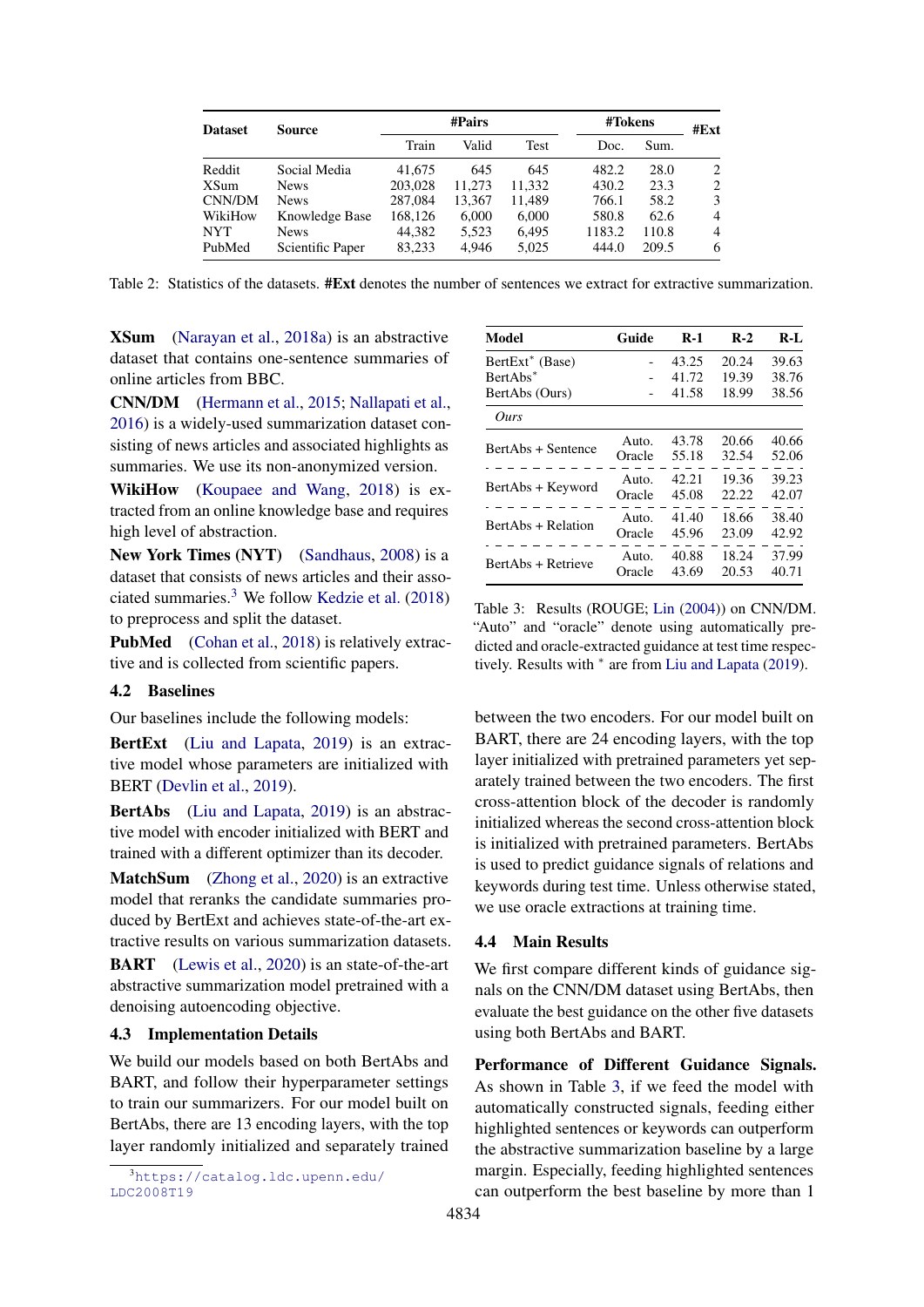<span id="page-5-0"></span>

| Model                                   | $R-1$ | $R-2$ | R-L   |
|-----------------------------------------|-------|-------|-------|
| Oracle                                  | 55.76 | 33.22 | 51.83 |
| Extractive                              |       |       |       |
| BertExt (Base)*                         | 43.25 | 20.24 | 39.63 |
| BertExt (Large)*                        | 43.85 | 20.34 | 39.90 |
| MatchSum <sup>†</sup>                   | 44.41 | 20.86 | 40.55 |
| Abstractive                             |       |       |       |
| BertAbs*                                | 41.72 | 19.39 | 38.76 |
| BertAbs (Ours)                          | 41.58 | 18.99 | 38.56 |
| BertExtAbs*                             | 42.13 | 19.60 | 39.18 |
| $BART$ <sup><math>\ddagger</math></sup> | 44.16 | 21.28 | 40.90 |
| <b>BART</b> (Ours)                      | 44.66 | 21.53 | 41.35 |
| Ours                                    |       |       |       |
| BertAbs + BertExt                       | 43.78 | 20.66 | 40.66 |
| BART + MatchSum                         | 45.94 | 22.32 | 42.48 |

Table 4: Comparisons with state-of-the-art models on CNN/DM. The highest numbers are in bold. Marked results are from [Liu and Lapata](#page-9-16) [\(2019\)](#page-9-16) ∗ , [Zhong et al.](#page-9-17)  $(2020)^{\dagger}$  $(2020)^{\dagger}$ , [Lewis et al.](#page-9-12)  $(2020)^{\ddagger}$ .

ROUGE-L point. Using relations or retrieved summaries as guidance will not improve the baseline performance, likely because it is hard to predict these signals during test time.

If we use an oracle to select the guidance signals, all varieties of guidance can improve the baseline performance significantly, with the best-performing model achieving a ROUGE-1 score of 55.18. The results indicate that 1) the model performance has the potential to be further improved given a better guidance prediction model; 2) the model does learn to depend on the guidance signals.

Comparisons with State of the Art. We then try to build our model on the state-of-the-art model, using highlighted sentences as guidance as it achieves the best performance on CNN/DM. First, we build our model on BART and train it with oracleextracted highlighted sentences as guidance. Then, we use MatchSum to predict the guidance at test time. From Table [4,](#page-5-0) we can see that our model can achieve over 1 ROUGE-1/L point improvements compared with the state-of-the-art models, indicating the effectiveness of the proposed methods.

Performance on Other Datasets. We report the performance of the highlighted sentence model on all the other five datasets in Table [5.](#page-6-0) Generally, the model works better when the dataset is more extractive. For abstractive datasets such as Reddit and XSum, our model cannot achieve performance increases when the abstractive summarization base-

<span id="page-5-1"></span>

Figure 3: Our model can generate more novel words and achieve higher recall of novel words in the gold reference compared with baseline.

line is already rather strong. For extractive datasets such as PubMed and NYT, on the other hand, our model can achieve some improvements over the baselines even though the abstractive baseline outperforms the extractive oracle model in some cases.

## 4.5 Analysis

We perform extensive analyses on CNN/DM to gain insights into our (BERT-based) models. Unless otherwise stated, we use oracle extractions at training time and automatic prediction at test time.

**Novel** *n***-grams.** While we sometimes provide information extracted from the source document as guidance signals, it is unclear whether the model will over-fit to and regurgitate this guidance, or still generate novel expressions. To measure this, we count the number of novel  $n$ -grams in the output summaries, namely *n*-grams that do not appear in the source document. As shown in Figure [3,](#page-5-1) all of our guided models in fact generate *more* novel ngrams than the baseline, likely because at training time the model is trained to compress and paraphrase the extracted information from the source document into the gold summary. In addition, our models cover more novel  $n$ -grams that are in the gold reference than baseline. The results indicate that our guided models can indeed generate novel expressions, and are not referencing the input guidance too strongly.

Complementarity of Different Guidance Signals. While some guidance signals achieve worse performance than others, it is still possible to aggregate their outputs and obtain better performance if their outputs are diverse and they complement eachother. To verify this hypothesis, we try to select the best output of the four guidance signals for each test datapoint and investigate if we can aggregate their best outputs and achieve better performance.

Concretely, for each test input, we perform an oracle experiment where we compute the ROUGE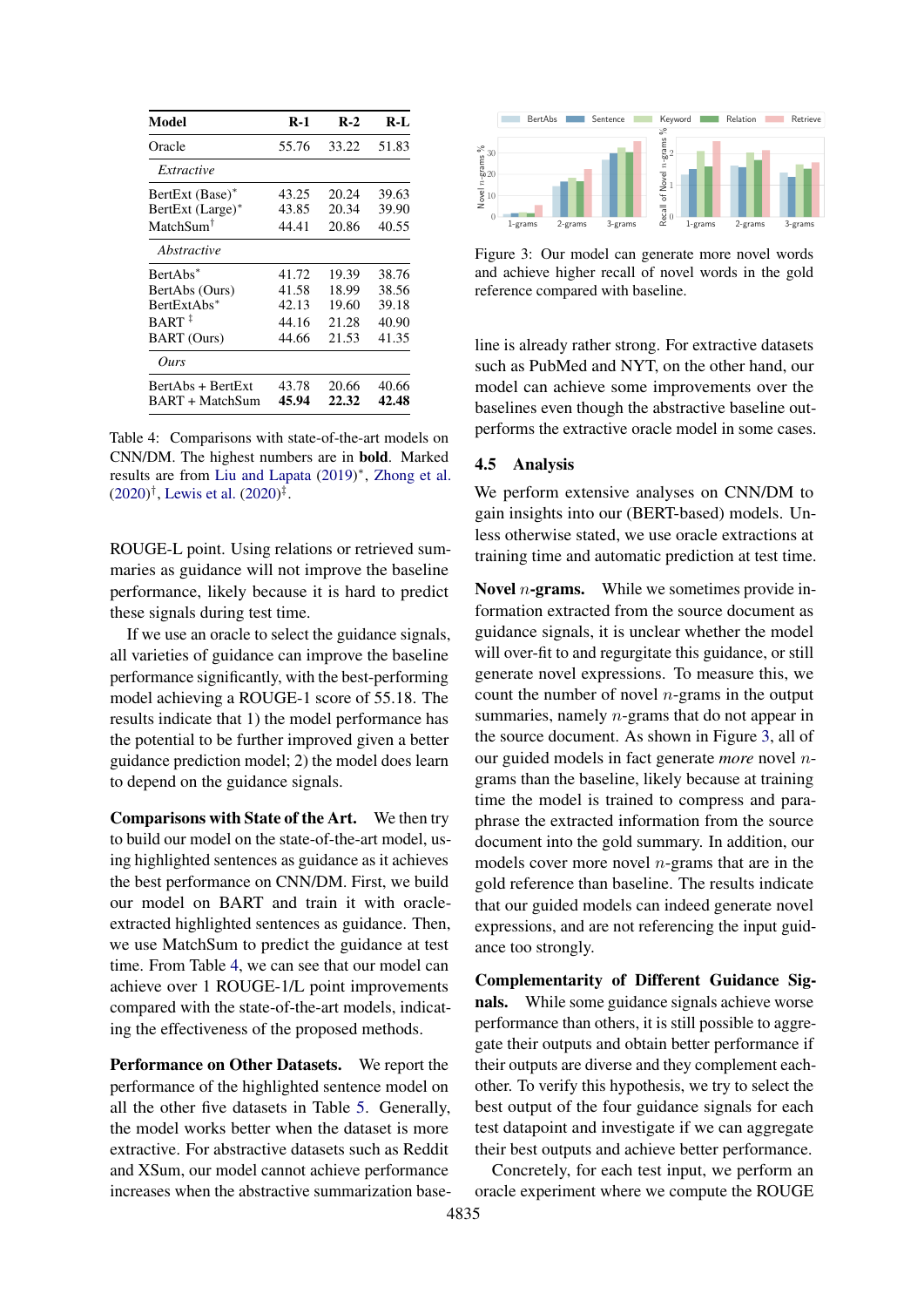<span id="page-6-0"></span>

| Model                                                                                                                                | <b>Reddit</b> |  |           | <b>XSum</b> |  | <b>WikiHow</b> |       | PubMed |             | <b>NYT</b>                                                                                                                                                                             |  |             |       |  |             |
|--------------------------------------------------------------------------------------------------------------------------------------|---------------|--|-----------|-------------|--|----------------|-------|--------|-------------|----------------------------------------------------------------------------------------------------------------------------------------------------------------------------------------|--|-------------|-------|--|-------------|
|                                                                                                                                      | $R-1$         |  | $R-2$ R-L | $R-1$       |  | $R-2$ $R-I$    | $R-1$ |        | $R-2$ $R-I$ | $R-1$                                                                                                                                                                                  |  | $R-2$ $R-I$ | $R-1$ |  | $R-2$ $R-I$ |
| Oracle                                                                                                                               |               |  |           |             |  |                |       |        |             | 36.21 13.74 28.93 29.79 8.81 22.66 35.59 12.98 32.68 45.12 20.33 40.19 58.44 38.39 50.00                                                                                               |  |             |       |  |             |
| Extractive                                                                                                                           |               |  |           |             |  |                |       |        |             |                                                                                                                                                                                        |  |             |       |  |             |
| BertExt (Base)<br>MatchSum                                                                                                           |               |  |           |             |  |                |       |        |             | 23.86 5.85 19.11 22.86 4.48 17.16 30.40 8.67 28.32 40.29 14.37 35.88 45.98 25.29 42.46<br>25.09 6.17 20.13 24.86 4.66 18.41 31.85 8.98 29.58 41.21 14.91 36.75 46.98 26.67 43.62       |  |             |       |  |             |
| <b>Bert-Based</b>                                                                                                                    |               |  |           |             |  |                |       |        |             |                                                                                                                                                                                        |  |             |       |  |             |
| <b>BertAbs</b><br>Ours (BertAbs + MatchSum) 26.89 6.75 20.35 38.77 16.14 30.96 38.29 15.10 34.80 37.82 12.32 30.53 50.50 31.57 47.24 |               |  |           |             |  |                |       |        |             | 26.92 6.35 19.81 38.76 16.33 31.15 38.16 15.06 34.71 36.04 12.16 29.02 49.94 31.44 46.67                                                                                               |  |             |       |  |             |
| <b>BART-Based</b>                                                                                                                    |               |  |           |             |  |                |       |        |             |                                                                                                                                                                                        |  |             |       |  |             |
| <b>BART</b><br>$Ours (BART + MatchSum)$                                                                                              |               |  |           |             |  |                |       |        |             | 35,00 12.89 27.96 45.51 21.94 36.75 41.46 17.80 39.89 44.72 16.48 41.00 54.13 35.15 47.00<br>34.52 12.71 27.58 45.40 21.89 36.67 41.74 17.73 40.09 45.09 16.72 41.32 54.27 35.37 47.63 |  |             |       |  |             |

Table 5: Results of our model guided with highlighted sentences on five datasets. Highest numbers in each section are in bold. We use MatchSum to predict the guidance at test time. Extractive results are from [Zhong et al.](#page-9-17) [\(2020\)](#page-9-17).

<span id="page-6-1"></span>

|       | Win $\lceil \% \rceil$                    | <b>Combined</b> |  |                         |
|-------|-------------------------------------------|-----------------|--|-------------------------|
|       | <b>Sentence Keyword Relation Retrieve</b> |                 |  | $R-1/R-2/R-L$           |
| 39.28 | 19.55                                     | 21.12           |  | 20.05 48.30/25.25/45.15 |

Table 6: No guidance signals can outperform all the other ones for all the test data, and aggregating the best outputs of the four guided models achieves significant improvements over the best single guided model (43.78/20.66/40.66 R-1/R-2/R-L scores).

<span id="page-6-2"></span>

|                 | <b>Sentence</b> | <b>Keyword Relation</b> |       | Retrieve |
|-----------------|-----------------|-------------------------|-------|----------|
| <b>Sentence</b> | 43.78           | 46.11                   | 46.20 | 46.27    |
| <b>Keyword</b>  |                 | 42.21                   | 44.39 | 44.35    |
| <b>Relation</b> | -               |                         | 41.40 | 44.60    |
| <b>Retrieve</b> | -               |                         |       | 40.88    |

Table 7: Combining the best outputs of each pair of guidance signals leads to improvements (in terms of ROUGE-1), indicating every pair of guidance complements each other. The underlined results are the model performance without combinations.

score of each output of the four guidance signals and pick the best one. As shown in Table [6,](#page-6-1) despite the fact that the highlighted sentence signal achieves the best overall performance, it still underperforms one of the other three varieties of guidance more than 60% of the time. In addition, by aggregating their best outputs together, we can achieve a ROUGE-1/L point of 48.30/45.15, which significantly outperforms any single guided model. Further, we try to aggregate these guidance signals in a pairwise manner, and Table [7](#page-6-2) demonstrates that each guidance signal is complementary to each other to some extent. Thus, we can safely conclude that each type of guidance signal has its own merits and one promising direction is to utilize a system

combination method such as [Hong et al.](#page-8-16) [\(2015\)](#page-8-16) to aggregate the results together.

Controllability. It is also of interest what effect this guidance has on the model outputs qualitatively. We sample several generated outputs (Table [8\)](#page-7-0) and find that different provided signals can result in different outputs. Especially, for our sentence-guided model, providing the model with *by running tissue paper over his son seth makes him sleep* enables the model to generate the exact same sentence, and when the model is fed with *one grateful viewer of the video commented...*, it will generate *one viewer commented...*. The examples demonstrate that our model can generate summaries mostly faithful to the guidance signals while also performing abstraction.

Faithfulness of Generated Summaries. We also evaluate whether our generated summaries are faithful to the source document. We randomly sample 100 datapoints from the test set and ask 3 people from Amazon Mechanical Turk to evaluate their factual correctness. Each person gives a score between 1 and 3, with 3 being perfectly faithful to the source document. Table [9](#page-7-1) shows that our guided model can generate more faithful summaries compared with the baseline.

Necessity of Using Oracles During Training. As mentioned previously, we use an oracle to select guidance signals during training. In this part, we investigate if we can provide automatically constructed guidance to the model during training as well. Table [10](#page-7-2) shows that this methodology will lead to significantly worse performance. We con-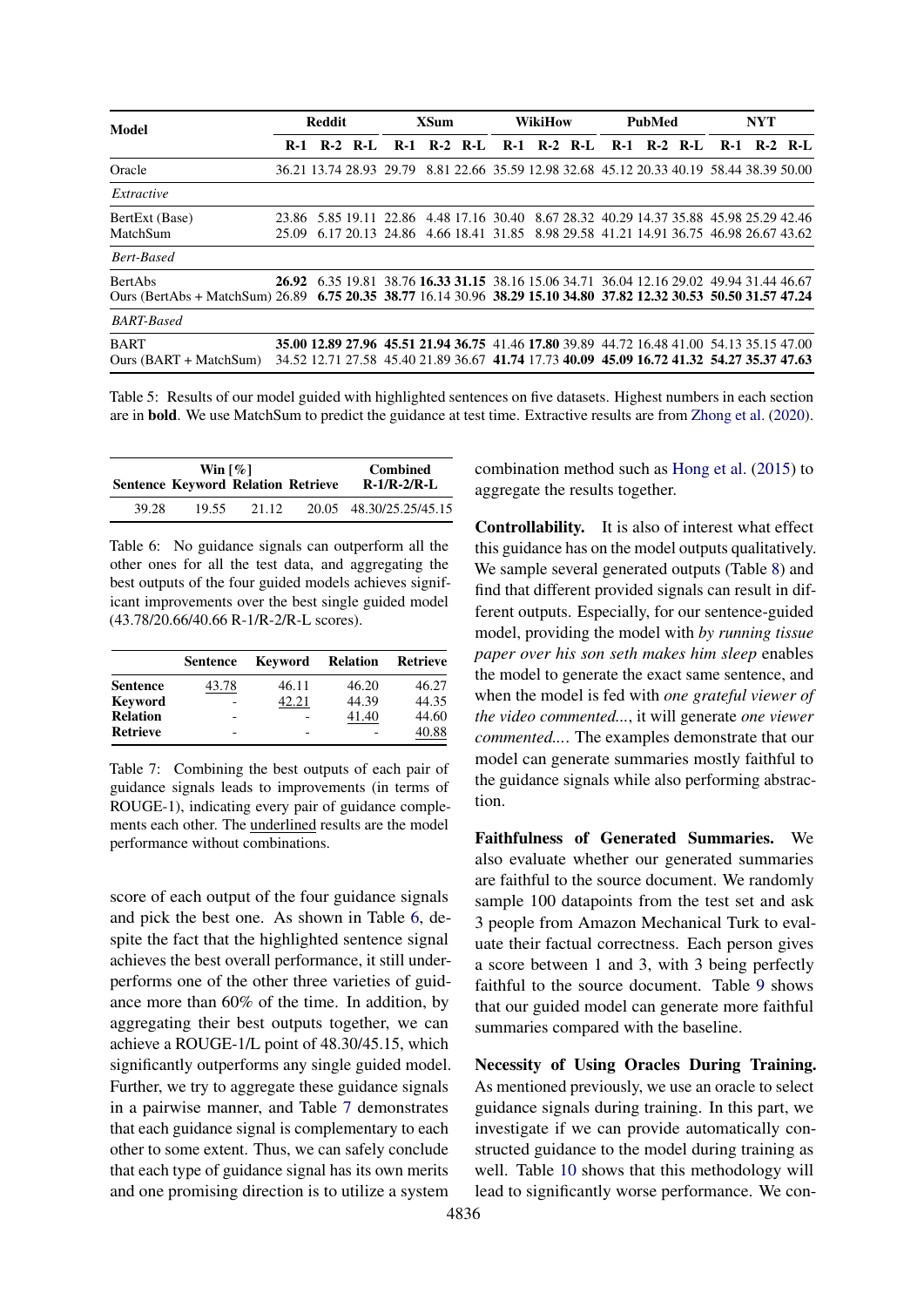<span id="page-7-0"></span>

| Model           | <b>Guidance</b>                                                                                                                                                                                                                                                                                                                                                                                                                               | Output                                                                                                                                                                                                                                                                                                                   |
|-----------------|-----------------------------------------------------------------------------------------------------------------------------------------------------------------------------------------------------------------------------------------------------------------------------------------------------------------------------------------------------------------------------------------------------------------------------------------------|--------------------------------------------------------------------------------------------------------------------------------------------------------------------------------------------------------------------------------------------------------------------------------------------------------------------------|
| Ref.            |                                                                                                                                                                                                                                                                                                                                                                                                                                               | nathan dailo has found a way to get his son to sleep in 42 seconds.<br>in a youtube video he demonstrates how stroking his 3-month-old<br>son's face with a white piece of tissue paper sends him to sleep.<br>the video has received almost 26,000 views in just two weeks.                                             |
| <b>Sentence</b> | nathan dailo, from sydney, uploaded a video to his youtube channel<br>demonstrating how he gets his three-month-old son seth to drift off in<br>just 42 seconds. the clip that has now received almost 26,000 views sees<br>the father gliding a piece of white tissue paper over his son's face repeatedly<br>until he nods off. in his youtube video, nathan dailo shows that by running<br>tissue paper over his son seth makes him sleep. | nathan dailo, from sydney, uploaded a video to his youtube<br>channel demonstrating how he gets his three-month-old son<br>seth to sleep in just 42 seconds. the clip has now received al-<br>most 26,000 views. by running tissue paper over his son seth<br>makes him sleep.                                           |
|                 | the clip that has now received almost 26,000 views sees the father gliding<br>a piece of white tissue paper over his son's face repeatedly until he nods<br>off. in his youtube video, nathan dailo shows that by running tissue<br>paper over his son seth makes him sleep. one grateful viewer of the<br>video commented:'this worked for my baby 5 times already so thanks!'                                                               | nathan dailo, from sydney, shows that by running tissue paper<br>over his son seth makes him sleep in 42 seconds. the clip has<br>now received almost 26,000 views. one viewer commented: 'this<br>worked for my baby 5 times already so thanks!'                                                                        |
| Keyword         | video sleep dailo youtube way seconds demonstrates weeks piece re-<br>ceived                                                                                                                                                                                                                                                                                                                                                                  | nathan dailo, from sydney, uploaded a video to his youtube chan-<br>nel. he demonstrates how he gets his three-month-old son seth to<br>sleep in just 42 seconds. the clip has now received almost 26,000<br>views since being uploaded two weeks ago.                                                                   |
|                 | son paper sends found demonstrates way views face dailo piece                                                                                                                                                                                                                                                                                                                                                                                 | nathan dailo, from sydney, posted a video to his youtube channel.<br>he demonstrates how he gets his three-month-old son seth to<br>sleep in just 42 seconds. the father glides a piece of white tissue<br>paper over his son's face repeatedly until he nods off.                                                       |
| <b>Relation</b> | (father, gliding, piece of tissue paper), (clip, sees father over, his son's<br>face)                                                                                                                                                                                                                                                                                                                                                         | a <b>father</b> from sydney has worked out a way of getting his three-<br>month-old son to sleep. in his youtube video, nathan dailo shows<br>that by running tissue paper over his son seth makes him sleep<br>in just 42 seconds. the clip has now received almost 26,000 views<br>since being uploaded two weeks ago. |
|                 | (nathan dailo, uploaded, video to his youtube channel), (has drifted, has<br>received, 26,000 views)                                                                                                                                                                                                                                                                                                                                          | nathan dailo, from sydney, uploaded a video to his youtube chan-<br>nel. the clip has received 26,000 views since being uploaded two<br>weeks ago. it shows the father gliding a piece of white tissue<br>paper over his son's face repeatedly until he nodded off.                                                      |
| <b>Retrieve</b> | phil smith posted the video of him. his son noah's tooth to his youtube<br>channel which went viral with over 100,000 views. smith tied noah's tooth<br>to dental attached to a golf ball. smith hits the ball and the tooth is gone in<br>just seconds, made by the expression in noah's face.                                                                                                                                               | nathan dailo, from sydney, posted a video to his youtube channel.<br>he demonstrates how he gets his three-month-old son to sleep in<br>just 42 seconds. the clip has now received 26,000 views since<br>being uploaded two weeks ago.                                                                                   |
|                 | karen wiltshire, 46, sends the babies to sleep by their and playing them the<br>sound of a. it can take anything from a few minutes to half an hour for the<br>tiny newborns to off to sleep. mother-of-two from poole, dorset, has won<br>an award in studio children photography for her work.                                                                                                                                              | mother-of-two from sydney, has won an award in studio chil-<br>dren photography for her work. in a youtube video, nathan dailo<br>shows how he gets his three-month-old son seth to sleep in just<br>42 seconds. the clip has now received 26,000 views since being<br>uploaded two weeks ago.                           |

Table 8: Different guidance signals lead to qualitatively distinct outputs. Tokens that appear in both the guidance and output are bolded. Sentences generated differently because of the effect of guidance content are *italicized*.

<span id="page-7-1"></span>

| <b>BertAbs</b> | Ours     |                                    |          |          |  |  |
|----------------|----------|------------------------------------|----------|----------|--|--|
|                |          | Sentence Keyword Relation Retrieve |          |          |  |  |
| 2.117          | $2.393*$ | $2.347*$                           | $2.303*$ | $2.310*$ |  |  |
|                |          |                                    |          |          |  |  |

Table 9: Human evaluation of the faithfulness of different model outputs. \* indicates significant improvements ( $p < 0.001$ ) over baseline with using bootstrap.

jecture that this is because when the relevancy between guidance and reference is weakened, the model will not learn to depend on the guidance signals and thus the model will be reduced to the original abstractive summarization baseline.

# 5 Conclusion

We propose a general framework for guided neural summarization, using which we investigate four types of guidance signals and achieve state-of-theart performance on various popular datasets. We demonstrate the complementarity of the four guid-

<span id="page-7-2"></span>

| Train  | Test   | <b>R-1</b> | $R-2$ | R-L   |
|--------|--------|------------|-------|-------|
| Oracle | Auto   | 43.78      | 20.66 | 40.66 |
|        | Oracle | 55.18      | 32.54 | 52.06 |
| Auto   | Auto   | 41.61      | 19.04 | 38.65 |
|        | Oracle | 43.07      | 20.79 | 40.13 |

Table 10: Using automatically constructed guidance during training degrades the performance significantly.

ance signals, and find that our models can generate more novel words and more faithful summaries. We also show that we can control the output by providing user-specified guidance signals.

Given the generality of our framework, this opens the possibility for several future research directions including 1) developing strategies to ensemble models under different guidance signals; 2) incorporating sophisticated techniques such as copy or coverage over the source document, the guidance signal, or both; and 3) experimenting with other kinds of guidance signals such as salient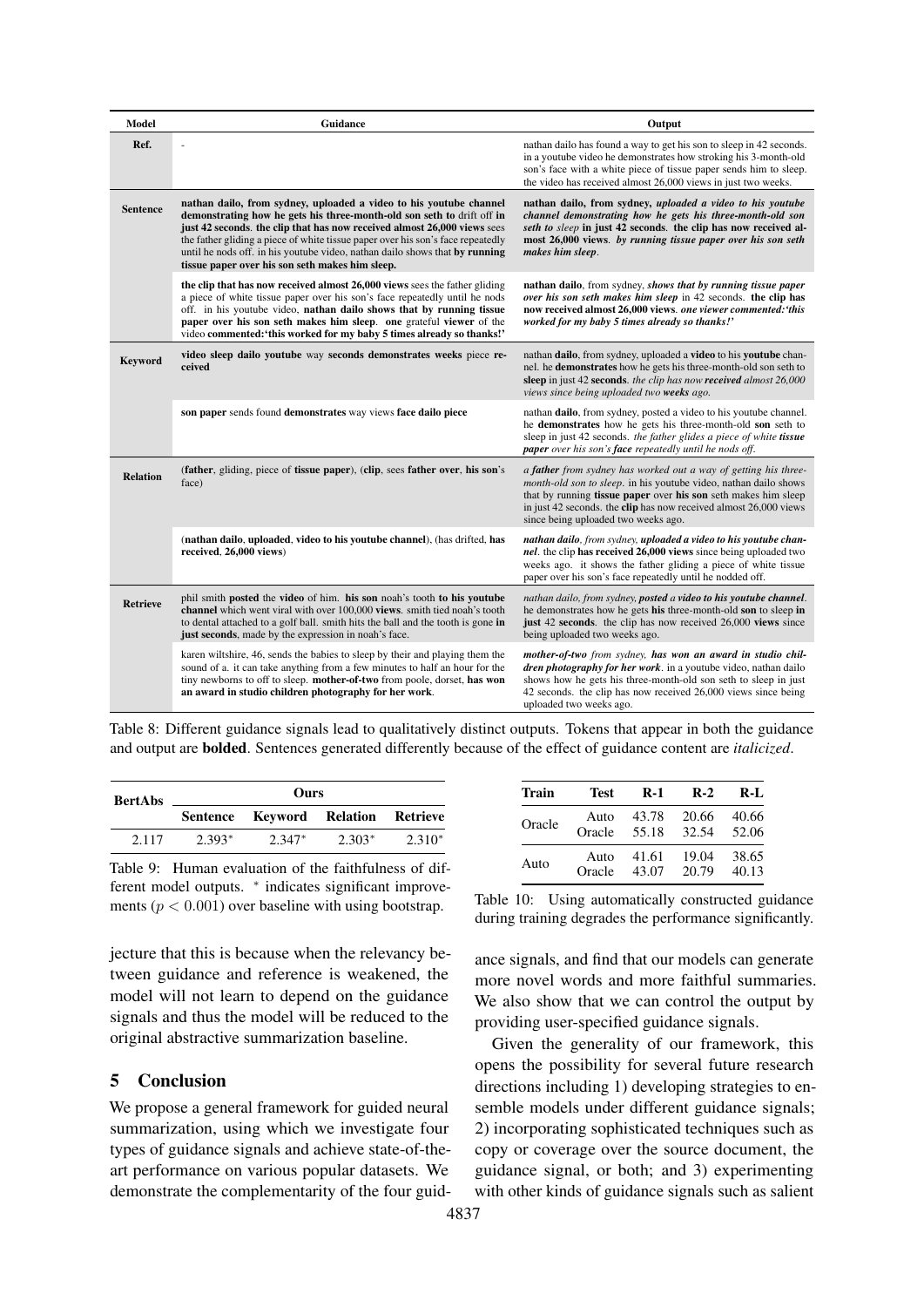elementary discourse units.

#### Acknowledgements

We thank Shruti Rijhwani, Yiran Chen, Jiacheng Xu and anonymous reviewers for valuable feedback and helpful suggestions. This work was supported in part by a grant under the Northrop Grumman SO-TERIA project and the Air Force Research Laboratory under agreement number FA8750-19-2-0200. The U.S. Government is authorized to reproduce and distribute reprints for Governmental purposes notwithstanding any copyright notation thereon. The views and conclusions contained herein are those of the authors and should not be interpreted as necessarily representing the official policies or endorsements, either expressed or implied, of the Air Force Research Laboratory or the U.S. Government.

## References

- <span id="page-8-10"></span>Gabor Angeli, Melvin Jose Johnson Premkumar, and Christopher D Manning. 2015. [Leveraging linguis](https://www.aclweb.org/anthology/P15-1034.pdf)[tic structure for open domain information extraction.](https://www.aclweb.org/anthology/P15-1034.pdf) In *Proceedings of the Annual Meeting of the Association for Computational Linguistics (ACL)*.
- <span id="page-8-17"></span>Satanjeev Banerjee and Alon Lavie. 2005. [METEOR:](https://www.aclweb.org/anthology/W05-0909.pdf) [An automatic metric for mt evaluation with im](https://www.aclweb.org/anthology/W05-0909.pdf)[proved correlation with human judgments.](https://www.aclweb.org/anthology/W05-0909.pdf) In *Proceedings of the Workshop on Intrinsic and Extrinsic Evaluation Measures for Machine Translation and/or Summarization*.
- <span id="page-8-2"></span>Ziqiang Cao, Wenjie Li, Sujian Li, and Furu Wei. 2018. [Retrieve, rerank and rewrite: Soft template based](https://www.aclweb.org/anthology/P18-1015.pdf) [neural summarization.](https://www.aclweb.org/anthology/P18-1015.pdf) In *Proceedings of the Annual Meeting of the Association for Computational Linguistics (ACL)*.
- <span id="page-8-9"></span>Yen-Chun Chen and Mohit Bansal. 2018. [Fast ab](https://www.aclweb.org/anthology/P18-1063.pdf)[stractive summarization with reinforce-selected sen](https://www.aclweb.org/anthology/P18-1063.pdf)[tence rewriting.](https://www.aclweb.org/anthology/P18-1063.pdf) In *Proceedings of the Annual Meeting of the Association for Computational Linguistics (ACL)*.
- <span id="page-8-0"></span>Sumit Chopra, Michael Auli, and Alexander M Rush. 2016. [Abstractive sentence summarization with at](https://www.aclweb.org/anthology/N16-1012.pdf)[tentive recurrent neural networks.](https://www.aclweb.org/anthology/N16-1012.pdf) In *Proceedings of the Conference of the North American Chapter of the Association for Computational Linguistics (NAACL)*.
- <span id="page-8-15"></span>Arman Cohan, Franck Dernoncourt, Doo Soon Kim, Trung Bui, Seokhwan Kim, Walter Chang, and Nazli Goharian. 2018. [A discourse-aware attention model](https://www.aclweb.org/anthology/N18-2097.pdf) [for abstractive summarization of long documents.](https://www.aclweb.org/anthology/N18-2097.pdf) In *Proceedings of the Conference of the North American Chapter of the Association for Computational Linguistics (NAACL)*.
- <span id="page-8-5"></span>Jacob Devlin, Ming-Wei Chang, Kenton Lee, and Kristina Toutanova. 2019. [BERT: Pre-training of](https://www.aclweb.org/anthology/N19-1423.pdf) [deep bidirectional transformers for language under](https://www.aclweb.org/anthology/N19-1423.pdf)[standing.](https://www.aclweb.org/anthology/N19-1423.pdf) In *Proceedings of the Conference of the North American Chapter of the Association for Computational Linguistics (NAACL)*.
- <span id="page-8-3"></span>Angela Fan, David Grangier, and Michael Auli. 2018. [Controllable abstractive summarization.](https://www.aclweb.org/anthology/W18-2706.pdf) In *Proceedings of the Workshop on Neural Machine Translation and Generation (WNGT)*.
- <span id="page-8-7"></span>Sebastian Gehrmann, Yuntian Deng, and Alexander M Rush. 2018. [Bottom-up abstractive summariza](https://www.aclweb.org/anthology/D18-1443.pdf)[tion.](https://www.aclweb.org/anthology/D18-1443.pdf) In *Proceedings of the Conference on Empirical Methods in Natural Language Processing (EMNLP)*.
- <span id="page-8-8"></span>Pierre-Etienne Genest and Guy Lapalme. 2012. [Fully](https://www.aclweb.org/anthology/P12-2069) [abstractive approach to guided summarization.](https://www.aclweb.org/anthology/P12-2069) In *Proceedings of the Annual Meeting of the Association for Computational Linguistics (ACL)*.
- <span id="page-8-6"></span>Jiatao Gu, Zhengdong Lu, Hang Li, and Victor OK Li. 2016. [Incorporating copying mechanism in](https://www.aclweb.org/anthology/P16-1154.pdf) [sequence-to-sequence learning.](https://www.aclweb.org/anthology/P16-1154.pdf) In *Proceedings of the Annual Meeting of the Association for Computational Linguistics (ACL)*.
- <span id="page-8-12"></span>Karl Moritz Hermann, Tomas Kocisky, Edward Grefenstette, Lasse Espeholt, Will Kay, Mustafa Suleyman, and Phil Blunsom. 2015. [Teaching machines to read](http://papers.nips.cc/paper/5945-teaching-machines-to-read-and-comprehend.pdf) [and comprehend.](http://papers.nips.cc/paper/5945-teaching-machines-to-read-and-comprehend.pdf) In *Proceedings of the Advances in Neural Information Processing Systems (NeurIPS)*.
- <span id="page-8-16"></span>Kai Hong, Mitchell Marcus, and Ani Nenkova. 2015. [System combination for multi-document summa](https://www.aclweb.org/anthology/D15-1011)[rization.](https://www.aclweb.org/anthology/D15-1011) In *Proceedings of the Conference on Empirical Methods in Natural Language Processing (EMNLP)*.
- <span id="page-8-4"></span>Hanqi Jin, Tianming Wang, and Xiaojun Wan. 2020. [Semsum: Semantic dependency guided neural ab](https://www.aaai.org/Papers/AAAI/2020GB/AAAI-JinH.7203.pdf)[stractive summarization.](https://www.aaai.org/Papers/AAAI/2020GB/AAAI-JinH.7203.pdf) In *Proceedings of the AAAI Conference on Artificial Intelligence (AAAI)*.
- <span id="page-8-14"></span>Chris Kedzie, Kathleen McKeown, and Hal Daumé III. 2018. [Content selection in deep learning models of](https://www.aclweb.org/anthology/D18-1208.pdf) [summarization.](https://www.aclweb.org/anthology/D18-1208.pdf) In *Proceedings of the Conference on Empirical Methods in Natural Language Processing (EMNLP)*.
- <span id="page-8-1"></span>Yuta Kikuchi, Graham Neubig, Ryohei Sasano, Hiroya Takamura, and Manabu Okumura. 2016. [Control](https://www.aclweb.org/anthology/D16-1140)[ling output length in neural encoder-decoders.](https://www.aclweb.org/anthology/D16-1140) In *Proceedings of the Conference on Empirical Methods in Natural Language Processing (EMNLP)*.
- <span id="page-8-11"></span>Byeongchang Kim, Hyunwoo Kim, and Gunhee Kim. 2019. [Abstractive summarization of reddit posts](https://www.aclweb.org/anthology/N19-1260.pdf) [with multi-level memory networks.](https://www.aclweb.org/anthology/N19-1260.pdf) In *Proceedings of the Conference of the North American Chapter of the Association for Computational Linguistics (NAACL)*.
- <span id="page-8-13"></span>Mahnaz Koupaee and William Yang Wang. 2018. [Wik](https://arxiv.org/pdf/1810.09305.pdf)[ihow: A large scale text summarization dataset.](https://arxiv.org/pdf/1810.09305.pdf) *arXiv preprint*.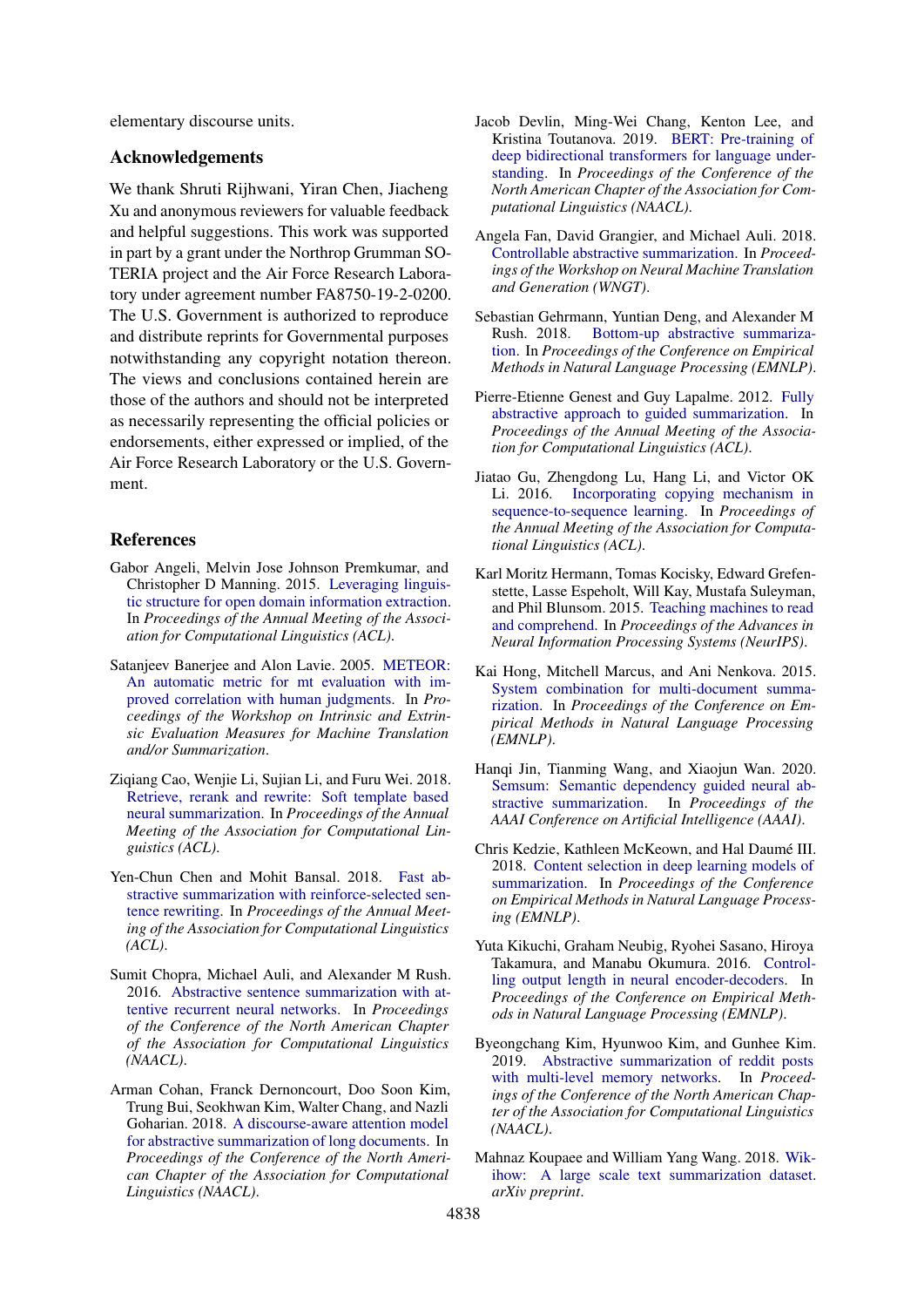- <span id="page-9-6"></span>Wojciech Kryściński, Bryan McCann, Caiming Xiong, and Richard Socher. 2019. [Evaluating the factual](https://arxiv.org/pdf/1910.12840.pdf) [consistency of abstractive text summarization.](https://arxiv.org/pdf/1910.12840.pdf) *arXiv preprint*.
- <span id="page-9-12"></span>Mike Lewis, Yinhan Liu, Naman Goyal, Marjan Ghazvininejad, Abdelrahman Mohamed, Omer Levy, Ves Stoyanov, and Luke Zettlemoyer. 2020. [BART: Denoising sequence-to-sequence pre](https://arxiv.org/pdf/1910.13461.pdf)[training for natural language generation, translation,](https://arxiv.org/pdf/1910.13461.pdf) [and comprehension.](https://arxiv.org/pdf/1910.13461.pdf) In *Proceedings of the Annual Meeting of the Association for Computational Linguistics (ACL)*.
- <span id="page-9-7"></span>Chenliang Li, Weiran Xu, Si Li, and Sheng Gao. 2018. [Guiding generation for abstractive text summariza](https://www.aclweb.org/anthology/N18-2009.pdf)[tion based on key information guide network.](https://www.aclweb.org/anthology/N18-2009.pdf) In *Proceedings of the Conference of the North American Chapter of the Association for Computational Linguistics (NAACL)*.
- <span id="page-9-21"></span>Chin-Yew Lin. 2004. [ROUGE: A package for auto](https://www.aclweb.org/anthology/W04-1013.pdf)[matic evaluation of summaries.](https://www.aclweb.org/anthology/W04-1013.pdf) In *Text Summarization Branches Out*.
- <span id="page-9-8"></span>Peter J Liu, Mohammad Saleh, Etienne Pot, Ben Goodrich, Ryan Sepassi, Lukasz Kaiser, and Noam Shazeer. 2018a. [Generating wikipedia by summa](https://openreview.net/pdf?id=Hyg0vbWC-)[rizing long sequences.](https://openreview.net/pdf?id=Hyg0vbWC-) In *Proceddings of the Intertional Conference on Learning Representatinos (ICLR)*.
- <span id="page-9-16"></span>Yang Liu and Mirella Lapata. 2019. [Text summariza](https://www.aclweb.org/anthology/D19-1387.pdf)[tion with pretrained encoders.](https://www.aclweb.org/anthology/D19-1387.pdf) In *Proceedings of the Coference on Empirical Methods in Natural Language Processing (EMNLP)*.
- <span id="page-9-9"></span>Yizhu Liu, Zhiyi Luo, and Kenny Zhu. 2018b. [Con](https://www.aclweb.org/anthology/D18-1444.pdf)[trolling length in abstractive summarization using a](https://www.aclweb.org/anthology/D18-1444.pdf) [convolutional neural network.](https://www.aclweb.org/anthology/D18-1444.pdf) In *Proceedings of the Conference on Empirical Methods in Natural Language Processing (EMNLP)*.
- <span id="page-9-18"></span>Rada Mihalcea and Paul Tarau. 2004. [Textrank: Bring](https://www.aclweb.org/anthology/W04-3252.pdf)[ing order into text.](https://www.aclweb.org/anthology/W04-3252.pdf) In *Proceedings of the Conference on Empirical Methods in Natural Language Processing (EMNLP)*.
- <span id="page-9-0"></span>Ramesh Nallapati, Feifei Zhai, and Bowen Zhou. 2017. [Summarunner: A recurrent neural network based se](https://www.aaai.org/ocs/index.php/AAAI/AAAI17/paper/download/14636/14080)[quence model for extractive summarization of docu](https://www.aaai.org/ocs/index.php/AAAI/AAAI17/paper/download/14636/14080)[ments.](https://www.aaai.org/ocs/index.php/AAAI/AAAI17/paper/download/14636/14080) In *Proceedings of the AAAI Conference on Artificial Intelligence (AAAI)*.
- <span id="page-9-4"></span>Ramesh Nallapati, Bowen Zhou, Cicero dos Santos, Caglar Gulcehre, and Bing Xiang. 2016. [Abstrac](https://www.aclweb.org/anthology/K16-1028.pdf)[tive text summarization using sequence-to-sequence](https://www.aclweb.org/anthology/K16-1028.pdf) [rnns and beyond.](https://www.aclweb.org/anthology/K16-1028.pdf) In *Proceedings of the SIGNLL Conference on Computational Natural Language Learning (CoNLL)*.
- <span id="page-9-19"></span>Shashi Narayan, Shay B Cohen, and Mirella Lapata. 2018a. [Don't give me the details, just the summary!](https://www.aclweb.org/anthology/D18-1206.pdf) [topic-aware convolutional neural networks for ex](https://www.aclweb.org/anthology/D18-1206.pdf)[treme summarization.](https://www.aclweb.org/anthology/D18-1206.pdf) In *Proceedings of the Conference on Empirical Methods in Natural Language Processing (EMNLP)*.
- <span id="page-9-1"></span>Shashi Narayan, Shay B Cohen, and Mirella Lapata. 2018b. [Ranking sentences for extractive summa](https://www.aclweb.org/anthology/N18-1158.pdf)[rization with reinforcement learning.](https://www.aclweb.org/anthology/N18-1158.pdf) In *Proceedings of the Conference of the North American Chapter of the Association for Computational Linguistics (NAACL)*.
- <span id="page-9-14"></span>Karolina Owczarzak and Hoa Trang Dang. 2010. [Overview of the TAC 2010 summarization track.](https://tac.nist.gov/publications/2010/papers.html) In *Proceedings of the Text Analysis Conference (TAC)*.
- <span id="page-9-5"></span>Romain Paulus, Caiming Xiong, and Richard Socher. 2018. [A deep reinforced model for abstractive sum](https://openreview.net/pdf?id=HkAClQgA-)[marization.](https://openreview.net/pdf?id=HkAClQgA-) In *Proceddings of the Intertional Conference on Learning Representatinos (ICLR)*.
- <span id="page-9-3"></span>Alexander M Rush, Sumit Chopra, and Jason Weston. 2015. [A neural attention model for abstractive sen](https://www.aclweb.org/anthology/D15-1044.pdf)[tence summarization.](https://www.aclweb.org/anthology/D15-1044.pdf) In *Proceedings of the Conference on Empirical Methods in Natural Language Processing (EMNLP)*.
- <span id="page-9-11"></span>Itsumi Saito, Kyosuke Nishida, Kosuke Nishida, and Junji Tomita. 2020. [Abstractive summarization with](https://arxiv.org/pdf/2003.13028.pdf) [combination of pre-trained sequence-to-sequence](https://arxiv.org/pdf/2003.13028.pdf) [and saliency models.](https://arxiv.org/pdf/2003.13028.pdf) *arXiv preprint*.
- <span id="page-9-20"></span>Evan Sandhaus. 2008. [The new york times annotated](https://catalog.ldc.upenn.edu/LDC2008T19) [corpus.](https://catalog.ldc.upenn.edu/LDC2008T19) *Linguistic Data Consortium*.
- <span id="page-9-13"></span>Abigail See, Peter J Liu, and Christopher D Manning. 2017. [Get to the point: Summarization with pointer](https://www.aclweb.org/anthology/P17-1099.pdf)[generator networks.](https://www.aclweb.org/anthology/P17-1099.pdf) In *Proceedings of the Annual Meeting of the Association for Computational Linguistics (ACL)*.
- <span id="page-9-15"></span>Ashish Vaswani, Noam Shazeer, Niki Parmar, Jakob Uszkoreit, Llion Jones, Aidan N. Gomez, Lukasz Kaiser, and Illia Polosukhin. 2017. [Attention is all](https://papers.nips.cc/paper/7181-attention-is-all-you-need.pdf) [you need.](https://papers.nips.cc/paper/7181-attention-is-all-you-need.pdf) In *Proceedings of the Advances in Neural Information Processing Systems (NeurIPS)*.
- <span id="page-9-17"></span>Ming Zhong, Pengfei Liu, Yiran Chen, Danqing Wang, Xipeng Qiu, and Xuanjing Huang. 2020. [Extractive](https://arxiv.org/pdf/2004.08795.pdf) [summarization as text matching.](https://arxiv.org/pdf/2004.08795.pdf) In *Proceedings of the Annual Meeting of the Association for Computational Linguistics (ACL)*.
- <span id="page-9-2"></span>Qingyu Zhou, Nan Yang, Furu Wei, Shaohan Huang, Ming Zhou, and Tiejun Zhao. 2018. [Neural docu](https://www.aclweb.org/anthology/P18-1061.pdf)[ment summarization by jointly learning to score and](https://www.aclweb.org/anthology/P18-1061.pdf) [select sentences.](https://www.aclweb.org/anthology/P18-1061.pdf) In *Proceedings of the Annual Meeting of the Association for Computational Linguistics (ACL)*.
- <span id="page-9-10"></span>Chenguang Zhu, William Hinthorn, Ruochen Xu, Qingkai Zeng, Michael Zeng, Xuedong Huang, and Meng Jiang. 2020. [Boosting factual correctness](https://arxiv.org/pdf/2003.08612.pdf) [of abstractive summarization with knowledge graph.](https://arxiv.org/pdf/2003.08612.pdf) *arXiv preprint*.

# A Greedy Selection Algorithm

Algorithm [1](#page-10-0) demonstrates how we use an oracle to select a subset of source sentences that have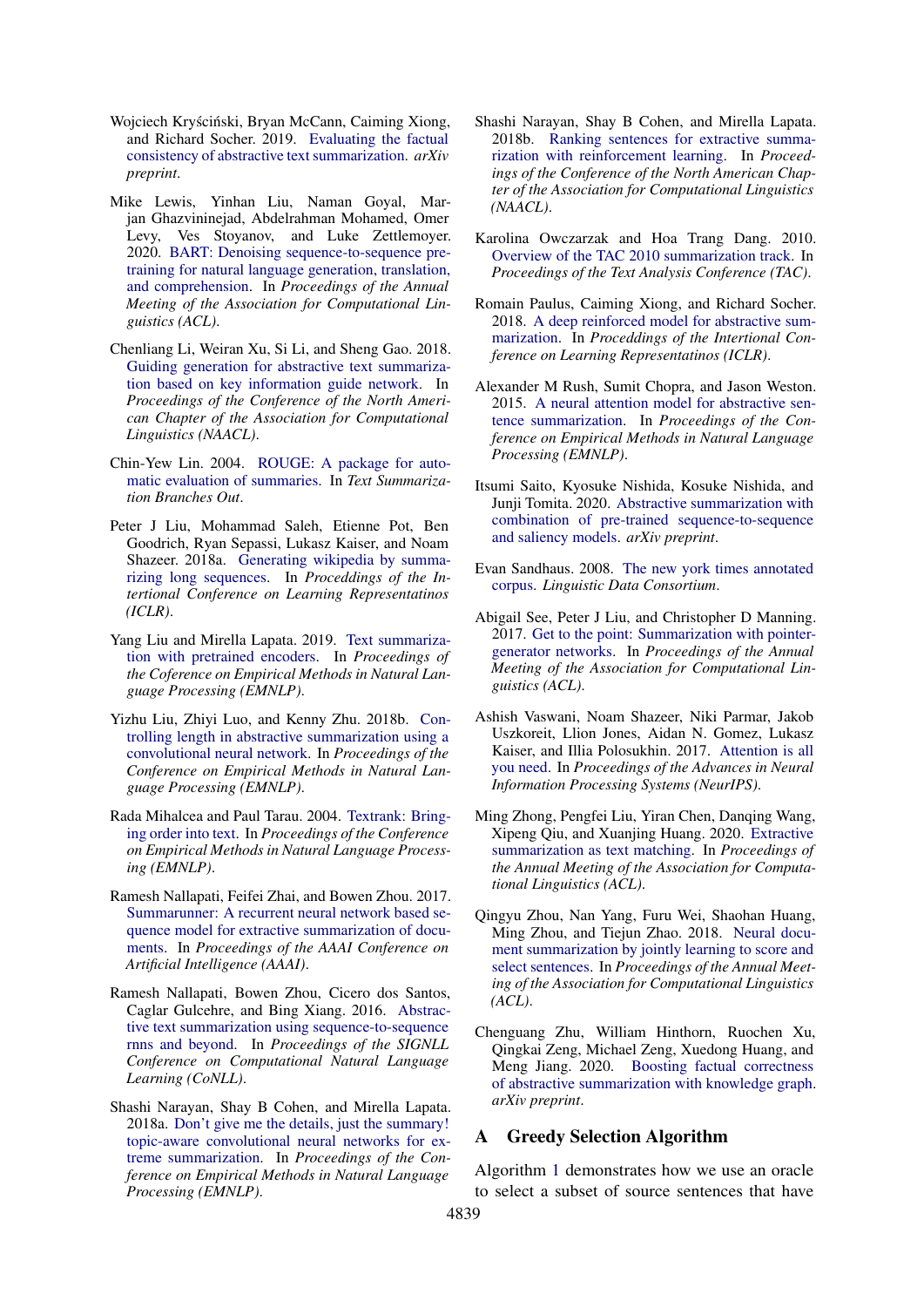# <span id="page-10-0"></span>Algorithm 1 Greedy Selection Algorithm

| <b>Input:</b> A source document x consisting of multi-                  |
|-------------------------------------------------------------------------|
| ple sentences $\{x_1, \dots, x_{ \mathbf{x} }\}\)$ , its reference sum- |
| mary $y$ , and a pre-defined integer $N$                                |
| <b>Output:</b> Oracle-selected highlighted sentences o                  |
| $o = \{\}$                                                              |
| for $i = 1, \dots, N$ do                                                |
| $max\_rough = 0$                                                        |
| for s in $x/o$ do                                                       |
| rouge_1, rouge_2 = cal_rouge( $\mathbf{o} \cup \{s\}$ )                 |
| $cur\_rouge = rouge_1 + rouge_2$                                        |
| if $cur\_rouge > max\_rouge$ then                                       |
| $max\_rouge = cur\_rouge$                                               |
| $max$ _sent = s                                                         |
| end if                                                                  |
| end for                                                                 |
| <b>if</b> max_rouge $== 0$ then                                         |
| break                                                                   |
| end if                                                                  |
| $\mathbf{o} = \mathbf{o} \cup \{ \text{max\_sent} \}$                   |
| end for                                                                 |
| return o                                                                |
|                                                                         |

the highest ROUGE scores with the reference summary. We use a similar algorithm to select the relation triples as well. Concretely, we flatten each relational triple  $(s, r, o)$  by concatenating its elements together and treat each concatenated text as a source sentence, then use Algorithm [1](#page-10-0) to select the relation triples greedily.

#### B Analysis

We perform more analysis on CNN/DM in this section. Unless otherwise stated, we use oracle extractions at training time and BertAbs as our base model.

## B.1 Controllability

In addition to the qualitative results in the main paper, we also perform a quantitative analysis to demonstrate the controllability of our models.

The quantitative results in Table 3 of the main text already demonstrate to some extent that we can control the model with guidance signals, as guidance signals of better quality can lead to better summaries. To further demonstrate this, we randomly sample guidance signals multiple times and plot the correlation between guidance quality and output quality in Figure [4.](#page-10-1) We can clearly see that there is a strong correlation between these two variables, indicating the controllability of our model.

<span id="page-10-1"></span>

Figure 4: There is a strong correlation between the guidance quality and output quality, demonstrating the controllability of our guided model.

<span id="page-10-2"></span>

| Model    | Ref. | Guidance   | R-1            | $R-2$          | R-L            |
|----------|------|------------|----------------|----------------|----------------|
|          | 1st  | 1st<br>2nd | 49.49<br>28.66 | 29.39<br>10.09 | 46.25<br>26.05 |
| Sentence | 2nd  | 1st<br>2nd | 20.63<br>40.33 | 5.29<br>23.16  | 18.25<br>37.36 |
| Keyword  | 1st  | 1st<br>2nd | 40.52<br>33.35 | 21.06<br>14.67 | 37.54<br>30.60 |
|          | 2nd  | 1st<br>2nd | 22.49<br>28.75 | 7.26<br>12.65  | 20.17<br>26.19 |
| Relation | 1st  | 1st<br>2nd | 40.45<br>33.56 | 21.05<br>14.65 | 37.52<br>30.79 |
|          | 2nd  | 1st<br>2nd | 22.85<br>28.48 | 7.47<br>12.42  | 20.47<br>25.89 |
| Retrieve | 1st  | 1st<br>2nd | 39.32<br>33.89 | 19.74<br>15.29 | 36.32<br>31.14 |
|          | 2nd  | 1st<br>2nd | 22.61<br>28.31 | 7.55<br>12.33  | 20.34<br>25.72 |

Table 11: We divide each summary reference into two halves and deduce the oracle guidance from them separately. Feeding incompatible guidance signals can lead to degraded performance.

In addition, we try to divide each test reference summary into two halves, then use oracle extraction to obtain guidance signals for both of these two halves and feed them to the model. Table [11](#page-10-2) shows that feeding incompatible guidance signals can lead to degraded performance, which further demonstrates that we can control the summary through provision of user-specified inputs.

## B.2 Semantic Similarity

To evaluate the semantic similarities between our model outputs and the reference, we also compute the METEOR scores [\(Banerjee and Lavie,](#page-8-17) [2005\)](#page-8-17). As shown in Table [12,](#page-11-0) all of our guided models can outperform BertAbs in temrs of both of METEOR. However, it is surprising that BertExt achieves the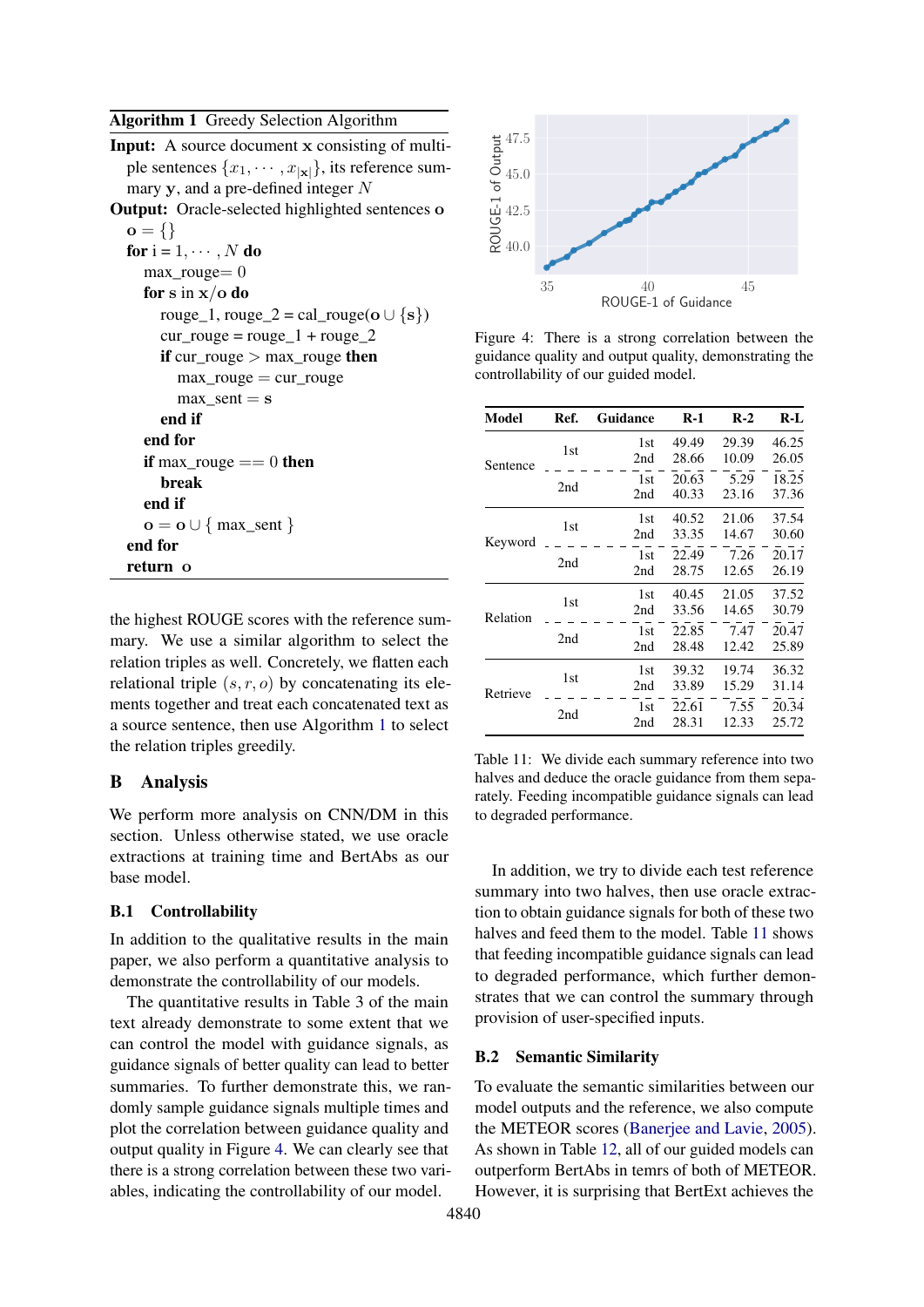<span id="page-11-0"></span>

| <b>Model</b>   | <b>METEOR</b> | #Words (k) |        |  |
|----------------|---------------|------------|--------|--|
|                | exact match   |            |        |  |
| <b>BertExt</b> | 22.24         | 20.69      | 828.62 |  |
| <b>BertAbs</b> | 19.43         | 18.01      | 669.16 |  |
| Ours           |               |            |        |  |
| Sentence       | 20.21         | 18.88      | 626.73 |  |
| Keyword        | 20.16         | 18.70      | 700.48 |  |
| Relation       | 20.12         | 18.60      | 749.30 |  |
| Retrieve       | 19.59         | 18.07      | 717.22 |  |

Table 12: Semantic similarity evaluation. We report results both in exact match mode (rewarding *exact matches* between words) and full mode (rewarding *matching stems*, *synonyms* and *paraphrases* as well).

<span id="page-11-3"></span>

| Model    | Train  | Test   | $R-1$               | $R-2$              | R-L   |
|----------|--------|--------|---------------------|--------------------|-------|
| Sentence | Oracle | Auto   | 43.78               | 20.66              | 40.66 |
|          |        | Oracle | 55.18               | 32.54              | 52.06 |
|          |        | Auto   | 41.61               | $\overline{19.04}$ | 38.65 |
|          | Auto   | Oracle | 43.07               | 20.79              | 40.13 |
| Keyword  | Oracle | Auto   | 42.21               | 19.36              | 39.23 |
|          |        | Oracle | 45.08               | 22.22              | 42.07 |
|          | Auto   | Auto   | $\bar{4}1.\bar{7}2$ | $\overline{19.15}$ | 38.78 |
|          |        | Oracle | 41.76               | 19.25              | 38.83 |
|          | Oracle | Auto   | 41.40               | 18.66              | 38.40 |
|          |        | Oracle | 45.96               | 23.09              | 42.92 |
| Relation | Auto   | Auto   | 40.29               | $\overline{18.30}$ | 37.33 |
|          |        | Oracle | 40.67               | 18.41              | 37.70 |
|          | Oracle | Auto   | 40.88               | 18.24              | 37.99 |
| Retrieve |        | Oracle | 43.69               | 20.53              | 40.71 |
|          |        | Auto   | 40.86               | $\overline{18.5}$  | 37.95 |
|          | Auto   | Oracle | 41.45               | 18.86              | 38.46 |

Table 13: Using automatically constructed guidance during training degrades the performance significantly.

best performance, possibly because METEOR has a tendency to favor long summaries.

# B.3 Automatic Factual Correctness Evaluation

Besides human evaluation, we have also tried to use factCC (Kryściński et al.,  $2019)^4$  $2019)^4$  $2019)^4$  to evaluate the factual correctness of our model outputs automatically. However, as shown in Figure [5,](#page-11-2) the factCC tool will give the gold reference an accuracy of about 10%. Considering our model is optimized towards the gold reference, the factCC score might not be a good indicator of whether there are factual errors in a generated summary.

<span id="page-11-2"></span>

Figure 5: The factCC model will give the gold reference an accuracy of about 10%.

# B.4 Necessity of Using Oracles During **Training**

We have demonstrated in the main paper that it is necessary to use an oracle to select guidance signals during training for highlighted sentence models. In this part, we investigate if this is true for all the three guidance signals as well. Table [13](#page-11-3) shows that this methodology will lead to significantly worse performance for other guidance signals as well, which further verifies our hypothesis that when the relevancy between guidance and reference is weakened, the model will not learn to depend on the guidance signals and thus the model will be reduced to the original abstractive summarization baseline.

## B.5 Domain Adaptation.

We also evaluate the performance of our highlighted sentence-guided models under domain adaptation settings, namely train a summarization model on one dataset and test it on some other datasets. As shown in Table [14,](#page-12-0) generally, extractive models can outperform abstractive ones under domain adaptations settings and our model can achieve better performance than abstractive baselines. However, while our model is given the extracted sentences by the extractive model, we still cannot outperform extractive baselines. These negative results indicate that our model may still fail to fully depend on guidance signals when doing adaptation. Possible future directions include dropping out the input documents occasionally during training so that the model can learn to better condition on the guidance.

<span id="page-11-1"></span><sup>4</sup><https://github.com/salesforce/factCC>